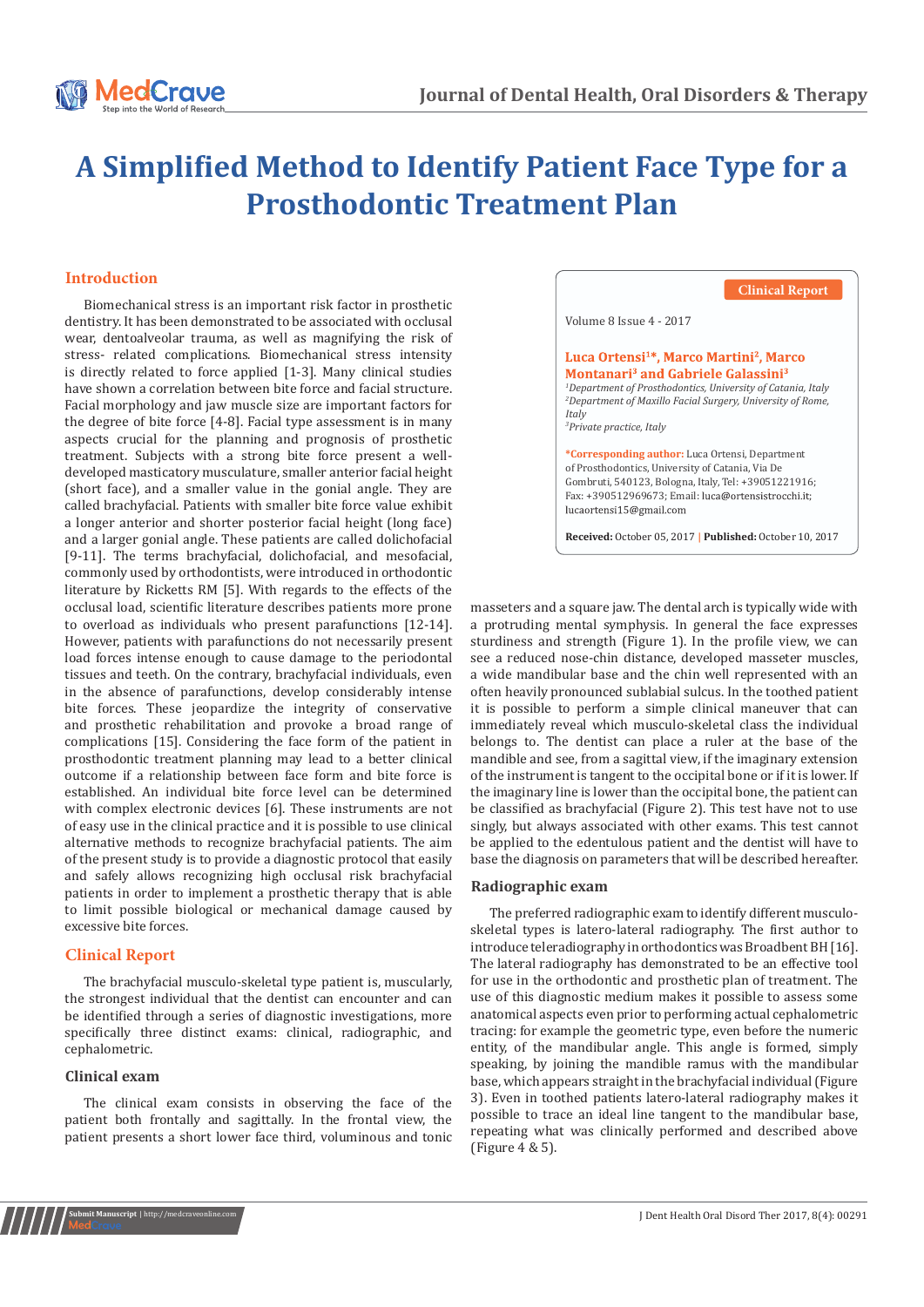

Figure 1: Brachyfacial patient (front view): short lower face third, voluminous and tonic masseters and a square jaw.



Figure 3: Latero-lateral X-ray showing the mandibular angle, which is straight in the brachyfacial individual.



**Figure 2:** Brachyfacial patient (profile view): reduced nose-chin distance, developed masseter muscles and a wide mandibular base.



**Figure 4:** Latero-lateral X-ray showing the tangent drawn at the mandibular base which, in brachyfacial patients, starts below the occipital bone.

**Citation:** Ortensi L, Martini M, Montanari M, Galassini G (2017) A Simplified Method to Identify Patient Face Type for a Prosthodontic Treatment Plan. J Dent Health Oral Disord Ther 8(4): 00291. DOI: [10.15406/jdhodt.2017.08.00291](http://dx.doi.org/10.15406/jdhodt.2017.08.00291)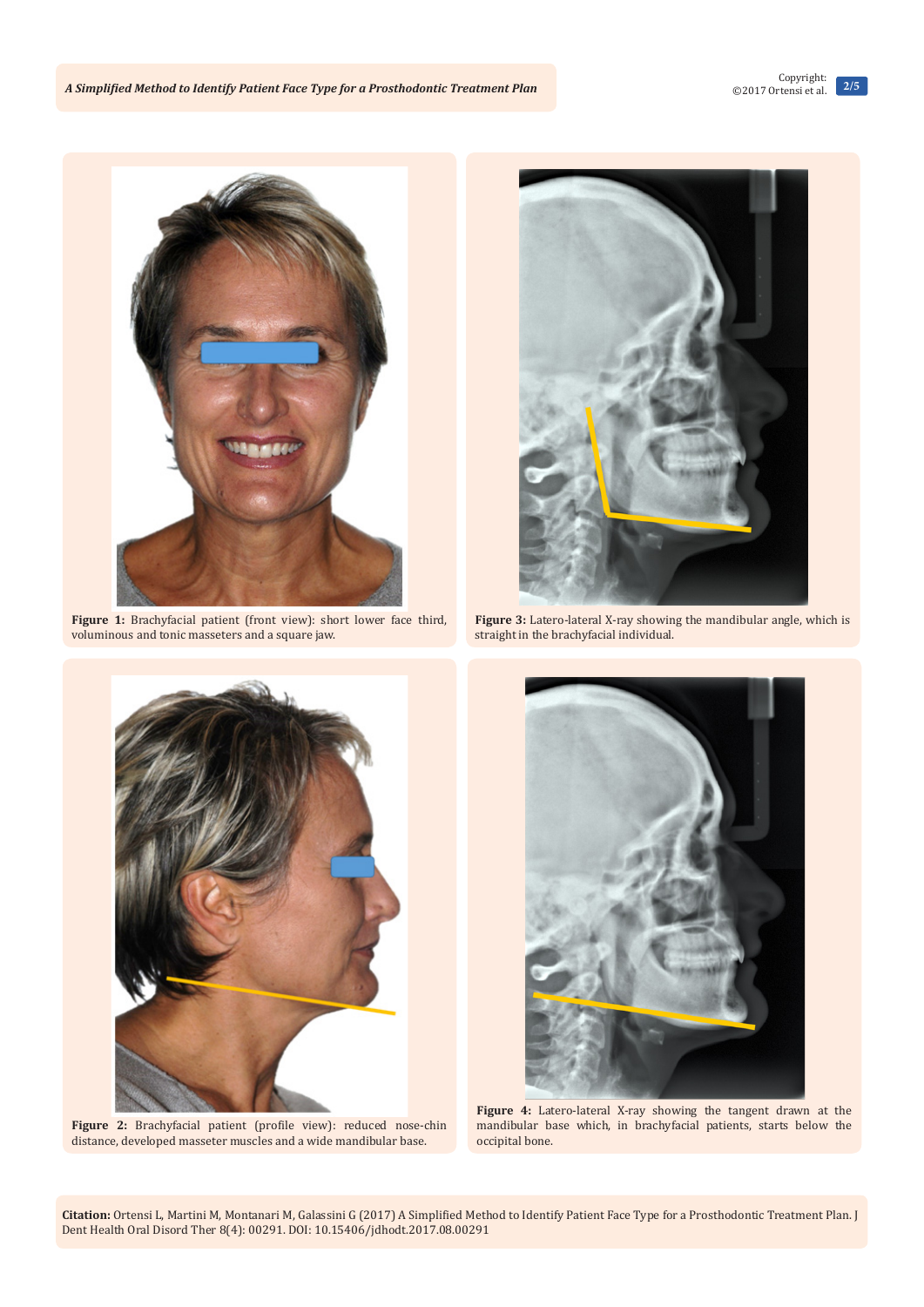

**Figure 5:** Superimposition (profile view) of the patient's photo and the latero-lateral X-ray.

#### **Cephalometric exam**

A cephalometric analysis is without a doubt the most accurate diagnostic medium for recognizing a brachyfacial patient and many authors have suggested measuring the various angles in order to identify facial types [17-19]. As this article is addressed to general dentists by acquiring just a few easily attainable points

of analysis, it is possible to form a diagnosis that does not call for the complex and indispensable knowledge required by an orthodontic diagnosis. Below the most important points and angles for our simplified cephalometric analysis are provided. The gonial angle, that is the angle between the articular point (ar), the Gonion (Go) and the menton (me) is the angle that expresses the numeric entity of the angle formed by the base of the mandible and the mandible ramus. The normal value is  $130^\circ$  +/- 7: lower values identify a brachyfacial individual; higher values indicate a counterclockwise growth of the mandible, which therefore characterize the dolichofacial patient [4-18]. Another method of analysis, for toothed subjects, can be to draw, on the latero-lateral X-ray, the Frankfurt Plane (the line that joins the Porion and the Orbital Point) and the Mandibular Plane (the plane that is tangent to the lower edge of the mandibular body): the angle formed by the two is the Mandibular Plane Angle whose normal values at full growth are 23° in males and 24° in females +/- 4. Values lower than the ones described identify a brachyfacial individual; higher values, indicate a dolichofacial individual (Figure 6) [19- 21]. Visually, the more the two lines tend towards parallelism, the squarer the individual's mandible will be with a strong musculature and reduced vertical dimension, thus identifying it with the brachyfacial musculo-skeletal type; the more the two lines diverge, the thinner the mandible in the symphysis area will be, along with weak muscles and a long face, typical of dolichofacial individuals (Figure 7). As dentists becomes more familiar with analyzing latero-lateral X-rays, the skills and experience to easily identify which musculo-skeletal group an individual belongs to will be acquired. As mentioned previously, the edentulous individual with a brachyfacial musculoskeletal type is difficult to recognize and the dentist only has the cephalometric parameter available to identify it. In edentulous patients the diagnostic method to implement is that of measuring the gonial angle on the latero-lateral X-ray, since the value of the angle is independent of the presence or absence of teeth and other anatomical parameters such as: vertical dimension, mandibular position, mandible/ cranial ratio and skeletal class (Figure 8) [22].



**Figure 6:** View of the Mandibular Plane angle formed by joining the Frankfurt Plane and the Mandibular Plane.

**Citation:** Ortensi L, Martini M, Montanari M, Galassini G (2017) A Simplified Method to Identify Patient Face Type for a Prosthodontic Treatment Plan. J Dent Health Oral Disord Ther 8(4): 00291. DOI: [10.15406/jdhodt.2017.08.00291](http://dx.doi.org/10.15406/jdhodt.2017.08.00291)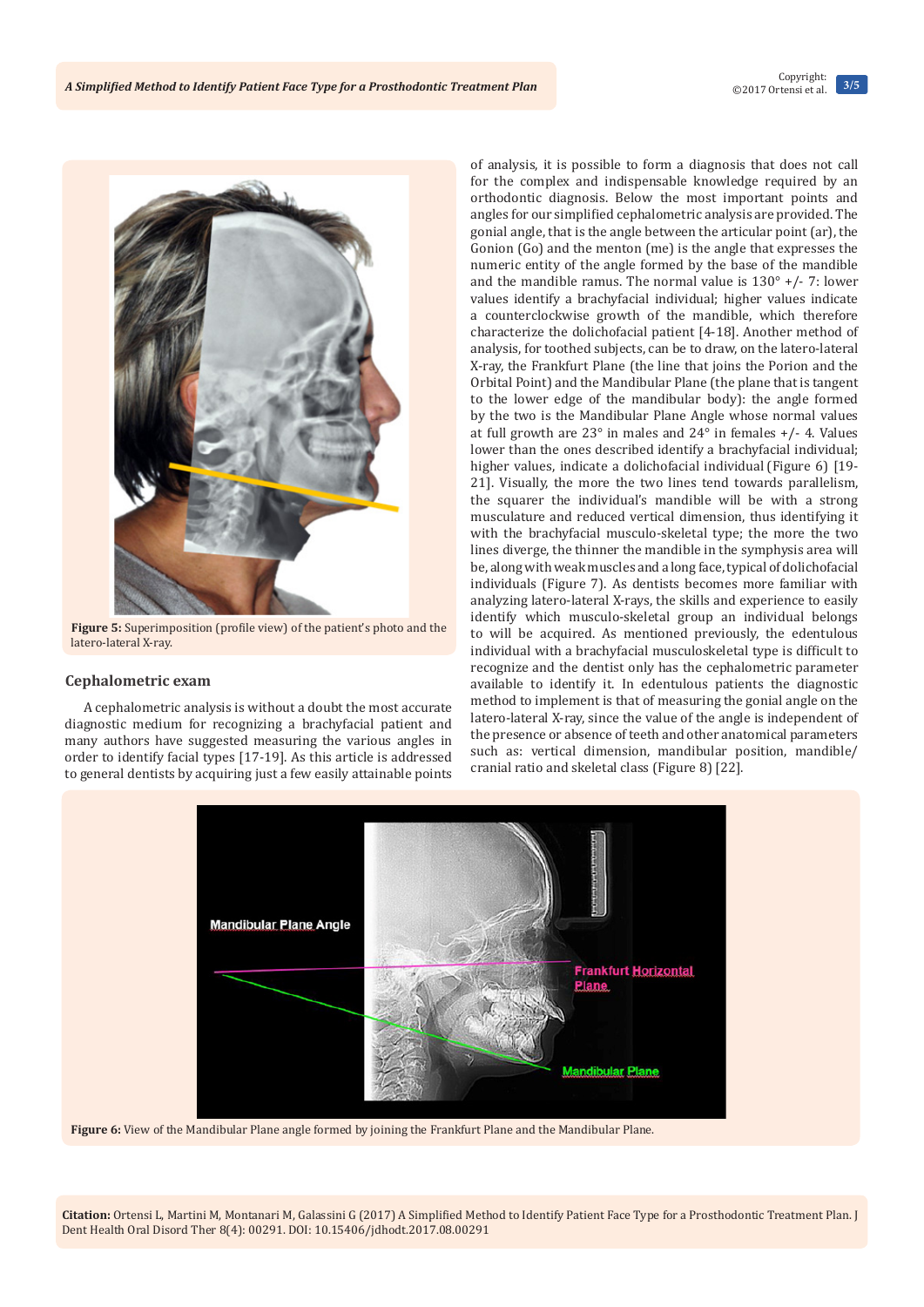

**Figure 7:** The lines that form the mandibular angle in the various face types: left, brachyfacial individual; right, dolichofacial individual.



**Figure 8:** The edentulous individual with brachyfacial musculo-skeletal type is more difficult to identify: the diagnostic method to implement is to measure the gonial angle on the latero-lateral X-ray.

## **Discussion**

Brachyfacial individuals have been broadly studied in literature both for aspects of anatomical interest and for the proven muscular force expressed during chewing cycles that makes them "particular patients." The clinical implications that can be deduced from this scientific knowledge have been vastly applied in orthodontics with a change of therapeutic protocols and the diversification of treatment plan based on musculoskeletal type [23]. For other dental specializations, in particular for prosthodontics and implantology, this did not occur if only as a generic recommendation, by some authors [24], to be aware of these patients. As mentioned, literature often associates occlusal risks to the presence or absence of parafunctions, which should be evaluated when formulating a treatment plan. However, their effects will vary depending on the type of patient suffering from them. For example, a brachyfacial individual who clenches his/her teeth will apply to the dentition – whether natural or artificial - joint structures pressure forces that are three or four times greater than a dolichofacial individual [8]. In brachyfacial individual the parafunction is an aggravating circumstance of the occlusal risk and not the risk itself. As evidence shows, general dentists, prosthetists, and implantologists must take the shape of the patient's face into account, similarly to other diagnostic elements when planning a more or less complex therapy. Additionally, a protocol must be put into place that reduces possible overload complications to a minimum. As mentioned earlier, in the presence of a natural or artificial dentition, clinical and radiographic tests can be sufficient to identify brachyfacial patients. In edentulous subjects and in case of diagnostic doubt, the cephalometric exam becomes crucial for a correct diagnosis. Even thought this test is not easily performed, the simplification of the cephalometric test proposed, with the mere purpose of identifying square-face individuals, can easily become applicable by all dentists and not just orthodontic specialists.

#### **Conclusion**

In both simple and complex clinical cases, an occlusal load is a necessary risk factor to take into account when formulating a treatment plan. We are aware that brachyfacial patients present a considerable bite force regardless of the presence or absence of parafunctions. The objective was to provide a diagnostic protocol

**Citation:** Ortensi L, Martini M, Montanari M, Galassini G (2017) A Simplified Method to Identify Patient Face Type for a Prosthodontic Treatment Plan. J Dent Health Oral Disord Ther 8(4): 00291. DOI: [10.15406/jdhodt.2017.08.00291](http://dx.doi.org/10.15406/jdhodt.2017.08.00291)